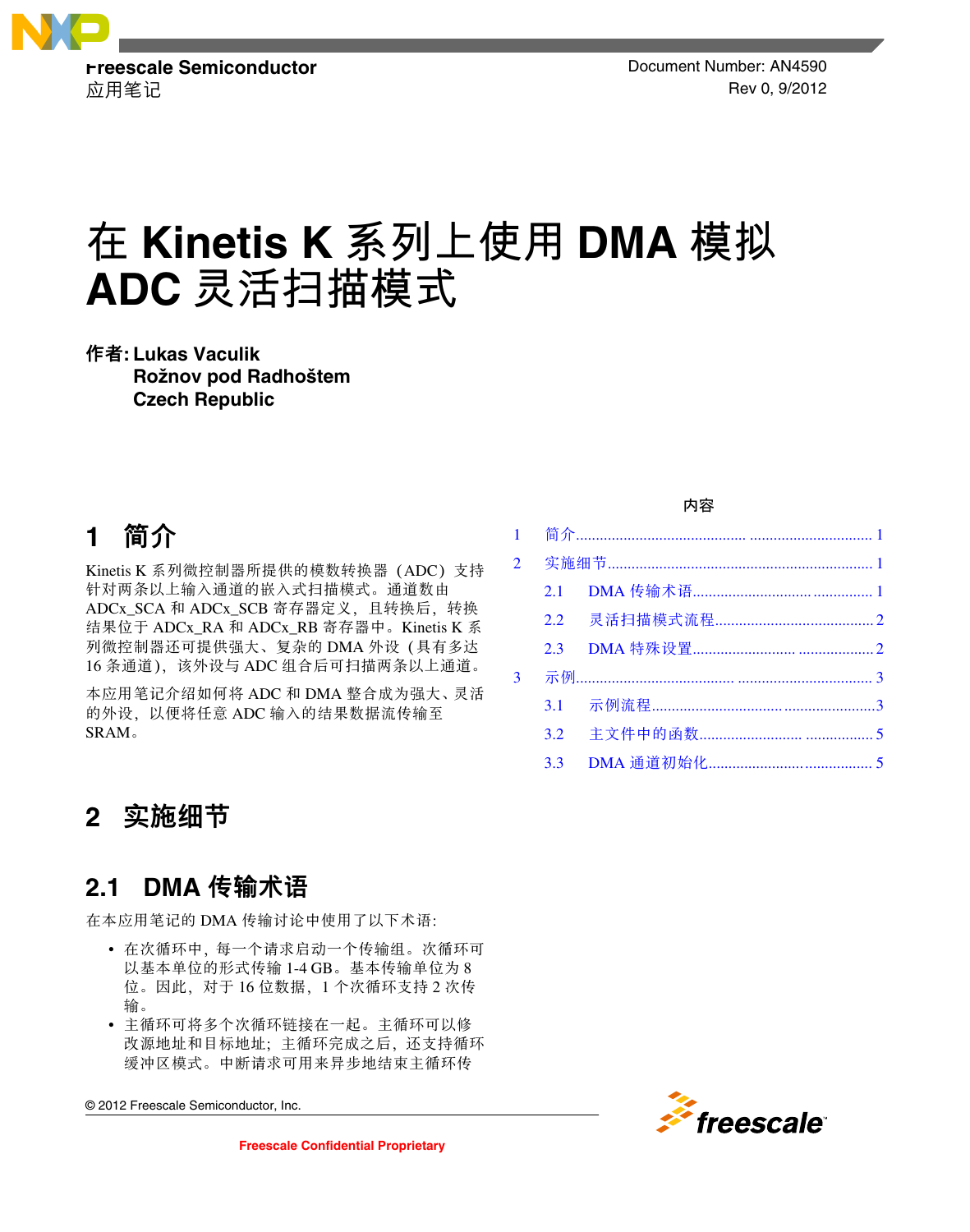<span id="page-1-0"></span>

**实施细节**

输与半传输事件。半周期传输和全周期传输完成一起可使用双缓冲原则实施。

• 链接是一种可以链接一个以上 DMA 通道的特殊 eDMA 功能。链接通道之后,您可以通过定义要转换的通道顺 序使用单个请求启动一个以上的传输。该请求将启动 1 条 DMA 通道上的传输, 当该通道上的传输完成后, 启 动下 1 条通道上的传输。可以为主循环和次循环完成单独定义通道链接。

# **2.2** 灵活扫描模式流程

ADC 灵活扫描模式要求 1 个 ADC 转换器应具有 2 条 DMA 通道。优先级较高的 DMA 通道 1 将 ADCx\_RA 寄存器 中的 ADC 结果数据传输至 SRAM 中的存储缓冲区。优先级较低的 DMA 通道 0 将常量缓冲器中下一个 ADC 通道设 置(输入多路复用器通道和单端/差分模式)存储在 SRAM 或 flash 存储器中。在灵活扫描模式下,将会执行以下步 骤:

- 1. 转换完成标志 ADCxSC1A.COCO 请求通道 1 进行 DMA 传输。
- 2. 通道 1 传输完成后, 将结果值传输至 SRAM 缓冲器。

3. 由于通道 1 和通道 0 相连, 因此, 通道 1 完成将请求在通道 0 上启动传输。



图 **1.** 外设和 **SRAM** 之间的数据流

### **2.3 DMA** 特殊设置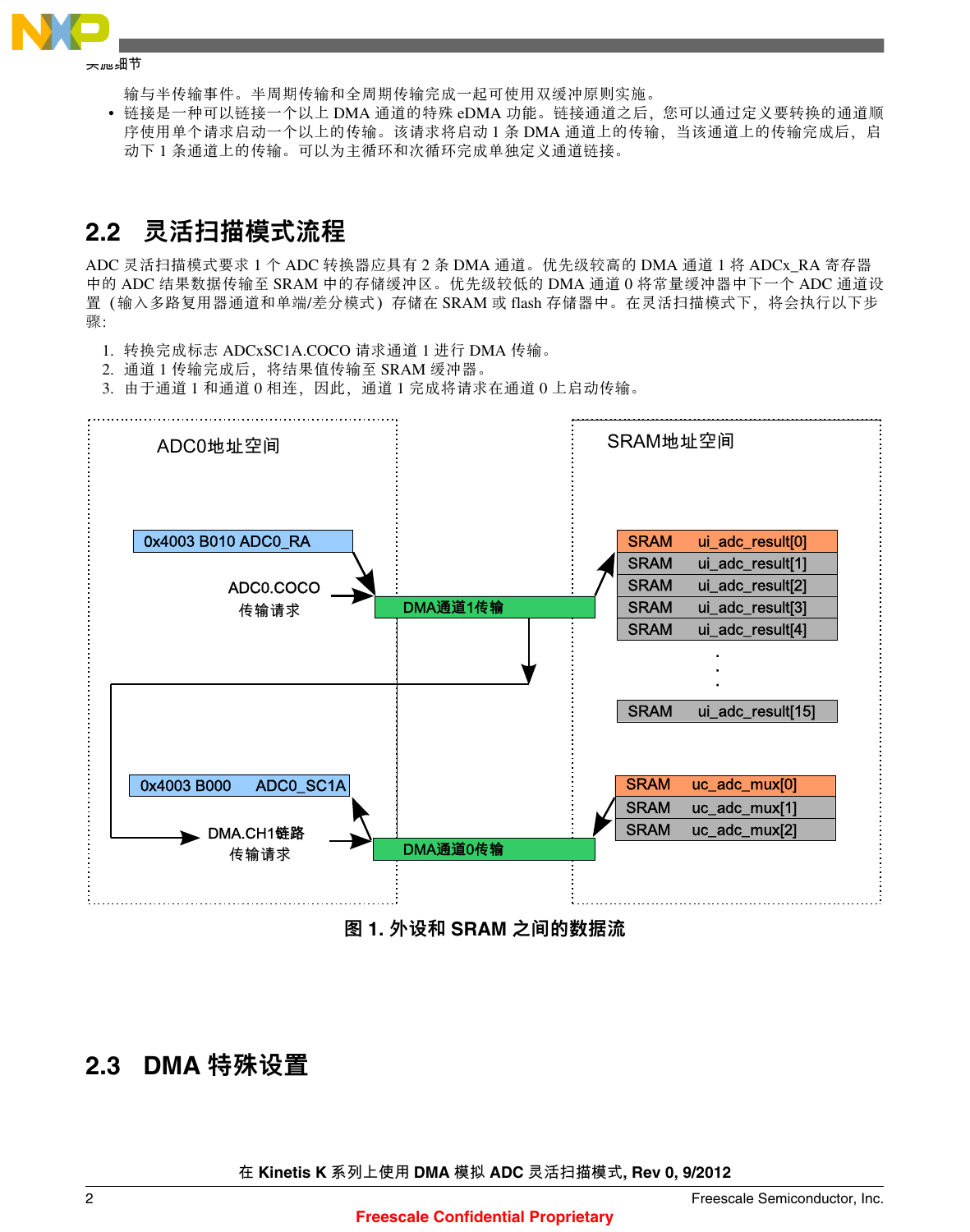<span id="page-2-0"></span>

## **2.3.1** 通道优先级

DMA 通道优先级设置非常重要,因为在 ADC 软件触发模式下,写入 ADCn\_SC1A 即可启动转换;因此,必须先读 取结果数据,然后再写入下一个通道设置,因为写入 ADC 即会启动下一个转换。DMA 通道 1 用于将 ADC 结果数据 传输至 SRAM 缓冲器。DMA 通道 0 用于更改 ADC 输入多路复用。

## **2.3.2** 主循环和次循环链接

单次扫描模式 (某些 ADC 通道仅需进行一次测量) 应只使用次循环链接。如 DMA\_TCDx\_BITER\_ELINKNO 和 DMA\_TCDx\_CITER\_ELINKNO 寄存器中的定义。

持续扫描模式(某些 ADC 通道需要进行循环测量)需要使用主循环和次循环链接。如 DMA TCDx\_BITER\_ELINKNO、DMA\_TCDx\_CITER\_ELINKNO 和 DMA\_TCD1\_CSR 寄存器中的定义。持续扫描模 式必须使用主循环和次循环链接,因为主循环完成后不会生成次循环完成请求。

# **3** 示例

本示例使用 Freescale TRW-K60N512 开发板和 IAR Embedded Workbench®版本 6.30.1.3142 作为其测试环境。

# **3.1** 示例流程

本应用笔记中提供的示例代码演示了三条 ADC 通道的持续扫描转换。

- 每条通道将被测量四次,因此,SRAM 结果缓冲器大小为 3×4=12 (实际缓冲器大小为 16,以便演示仅写入 12 个数据字段)。
- ADC 在硬件触发器模式下工作,且 PDB 定时器用作触发源。
- 在持续模式下执行扫描;因此,主循环完成之后,将会重新加载结果缓冲器指针 address\_0,并且从缓冲器起始 地址再次启动转换。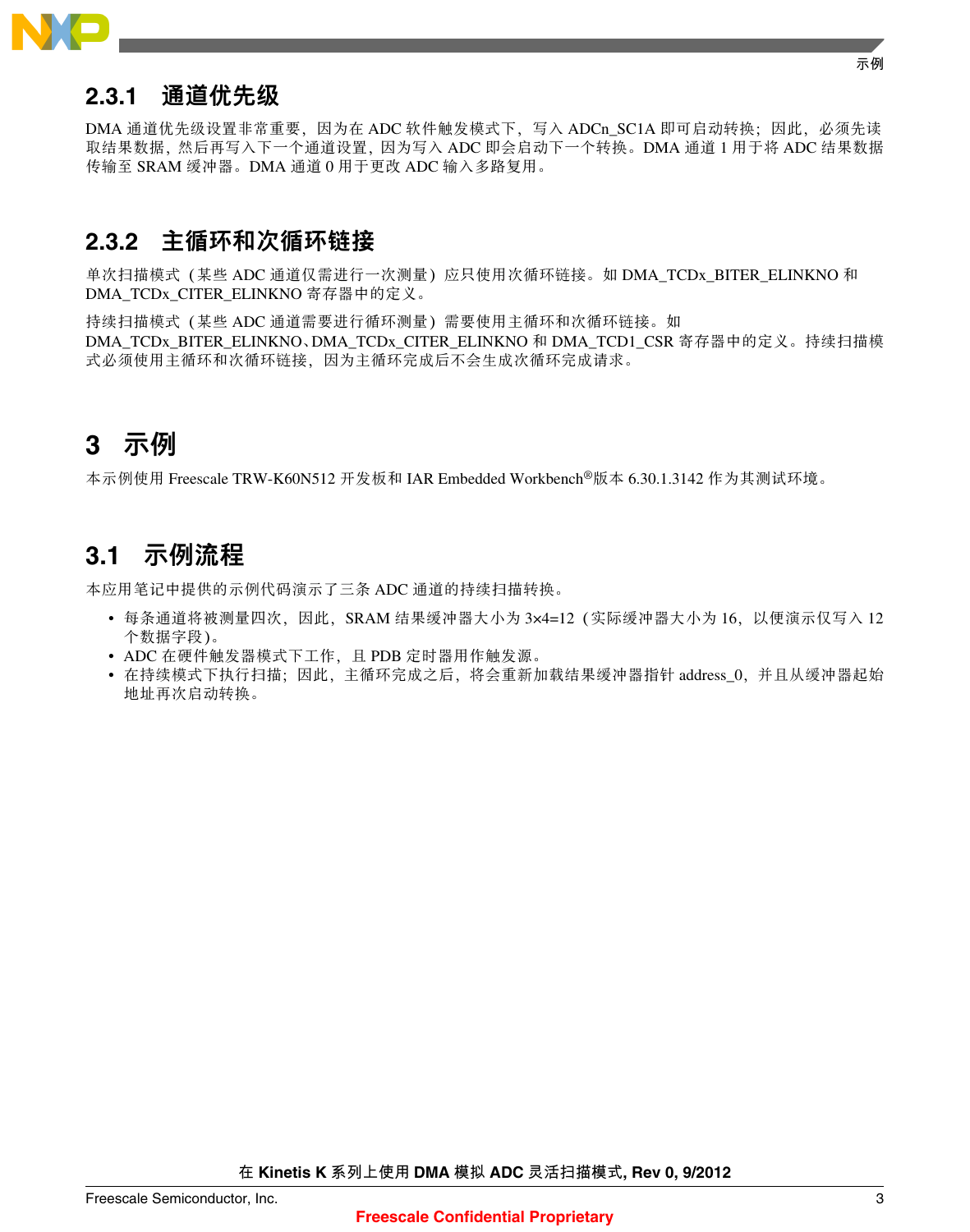



图 **2.** 示例流程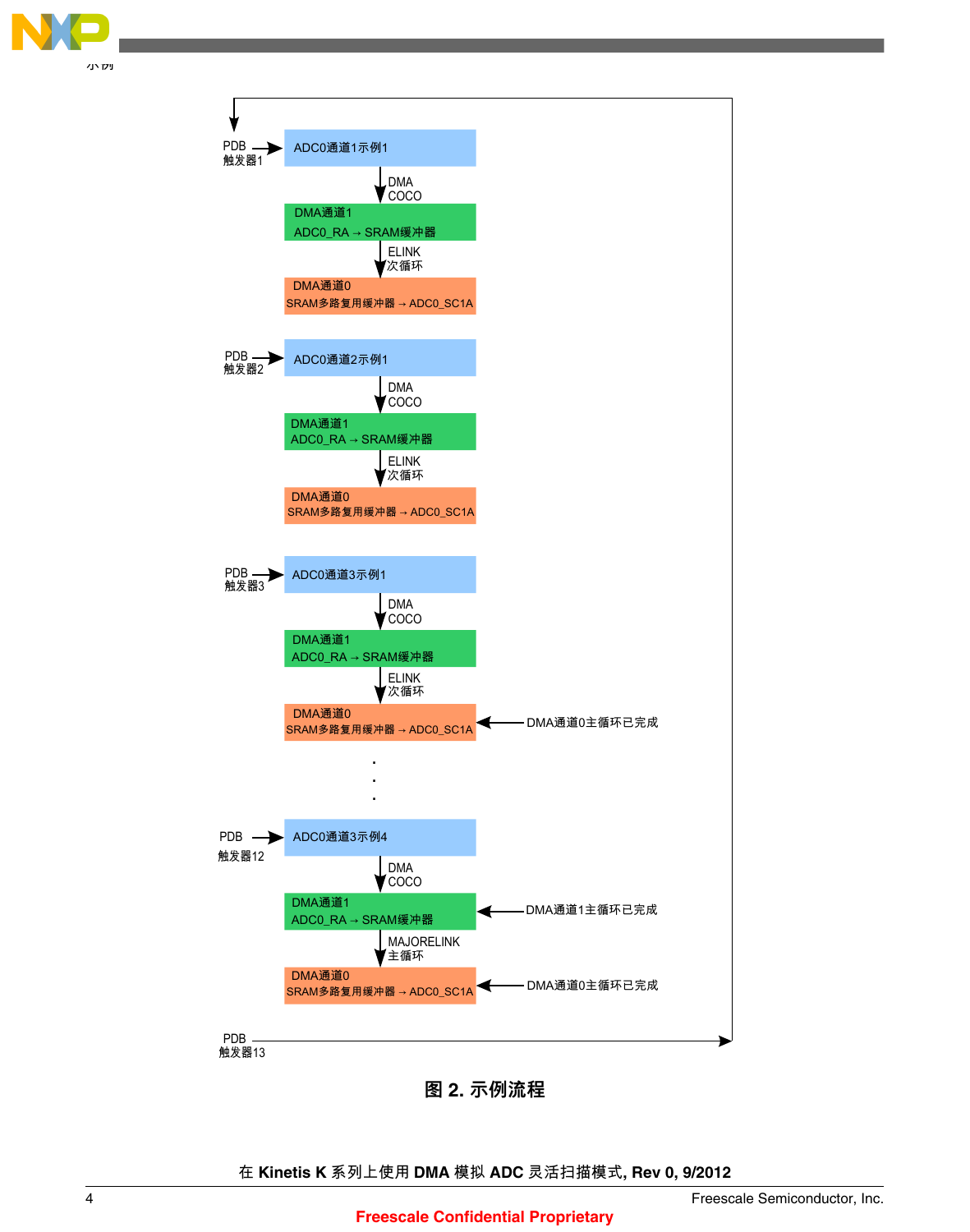<span id="page-4-0"></span>

# 3.2 主文件中的函数

| SIM Init        | 初始化时钟和振荡器                 |
|-----------------|---------------------------|
| FLL Init        | FLL 外设初始化                 |
| VREF Init       | 电压基准初始化                   |
| PDBCH0TRG0 Init | PDB 通道 0 初始化,用于硬件触发器 ADC0 |
| PDB Init        | 通用 PDB 初始化                |
| ADC ExecCalib   | ADC0 内部校准流程               |
| ADC Init        | ADCO 初始化                  |
| DMACHO CH1 init | DMA 通道 0 和通道 1 初始化        |

## 3.3 DMA 通道初始化

Channel 1 transfers ADC0 result data from ADC0 RA to SRAM buffer.

```
//**** DMA transfer request source - ADC0 conversion complete
DMAMUX CHCFG1
           = DMAMUX CHCFG ENBL DMAMUX CHCFG SOURCE (28) ;
//**** Source address, ADC0_RA
DMA TCD1 SADDR
           = (uint32) & ADCO RA;
//**** Source address increment; data is still read for the same address, no increment needed
DMA TDC1 SOFF
            = 0x00:
//**** Source address reload after major loop finishes, no reload needed
DMA TDC1 SLAST
            = 0x00;**********************************
//**** Destination address, SRAM buffer [0]
DMA TDC1 DADDR
           = (uint32) &ui_adc_result[0];
//**** Destination address increment in bytes, increment for next buffer address
//**** 16 bit => 2 bytes
DMA TDC1 DOFF
            = 0x02;//**** Destination address reload after major loop finishes,
//**** must be subtracted from last pointer value, sample number is 12 each and 2 bytes long,
//*** 2 x 12 = 24 and must be subtract -24
DMA TDC1 DLASTSGA
            = -24;//**** Number of bytes for minor loop (one data transfer), ADCO result is 16 bits long, so
//**** 2-byte transfer
DMA TDC1 NBYTES MLO
           = 0x02;//**** Channel linking and major loop setting, linking after minor loop is enabled to
//**** channel 0 (0x0000), major loop transfers number 12 (0x0C)
```
#### 在 Kinetis K 系列上使用 DMA 模拟 ADC 灵活扫描模式, Rev 0, 9/2012

### **Freescale Confidential Proprietary**

示例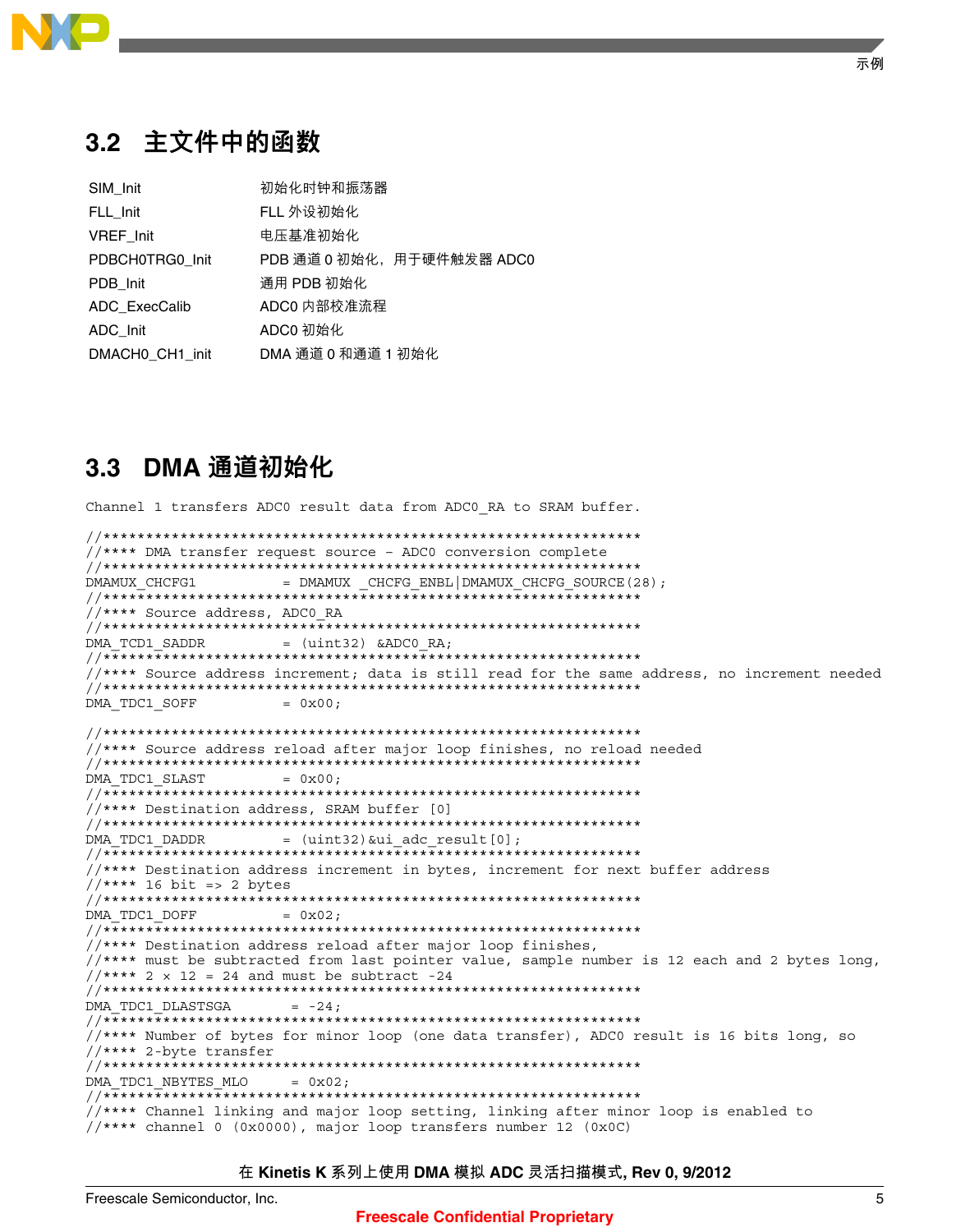```
ハハツ
DMA TDC1 BITER ELONKNO = (DMA BITER ELINKNO ELINK MASK \vert 0 \times 0000 \vert 0 \times 00);
//**** Channel linking and major loop setting reload value after major loop finishes,
//**** linking after minor loop is enabled, major loop transfers number 12 (0x0C).
DMA TDC1 CITER ELONKNO = (DMA CITER ELINKNO ELINK MASK |0x0C|);
//**** Source and destination data width specification, both source and destination is 16-bit
= DMA ATTR SSIZE(1) DMA ATTR SDIZE(1);
DMA TDC1 ATTR
//**** Common channel setting, linking after major loop enable to channel 0,
//**** IRO request is generated after major loop complete
DMA TDC1 CSR
            = (DMA CSR MAJORLINKCH(0) DMA CSR MAJORLINCH MASK
              DMA CSR INTMAJOR MASK);
Channel 0 transfers next ADC0 input setting from constant buffer to ADC0 SC1A.
//**** DMA transfer request source - always requestor
= DMAMUX CHCFG ENBL DMAMUX CHCFG SOURCE (36) ;
DMAMUX CHCFG0
//**** Source address, constant buffer in SRAM
DMA TCD1 SADDR
         = (uint32) & uc adc mux [0];
//**** Source address increment, data is 8-bit, 1 byte
DMA TDC1 SOFF
            = 0x01;//**** Source address reload after major loop finish, must be subtracted from last
//**** pointer value, sampling channel number is 3 each and 1 byte long, 1 \times 3 = 3//*** and must be subtract -3
DMA TDC1 SLAST
            = -3;//**** Destination address, ADC0 control register
DMA TDC1 DADDR
         = (uint32) & ADCO SC1A;
//**** Destination address increment in bytes, no increment needed
DMA TDC1 DOFF
            = 0x00;//**** Destination address reload after major loop finish, no address reload needed
DMA TDC1 DLASTSGA
            = 0x00;//**** Number of bytes for minor loop (one data transfer), ADCO input setting value is
//**** 8 bits long, so 1-byte transfer
DMA TDC1 NBYTES MLO
            = 0x01;//**** Channel linking and major loop setting, no linking after minor loop,
//*** major loop transfers number 0x03DMA_TDC1_BITER_ELONKNO = (DMA_BITER_ELINKNO_ELINK_MASK \vert 0x0000 \vert 0x00);
//**** Channel linking and major loop setting reload value after major loop finish,
//**** no linking after minor loop, major loop transfers number 0x03
```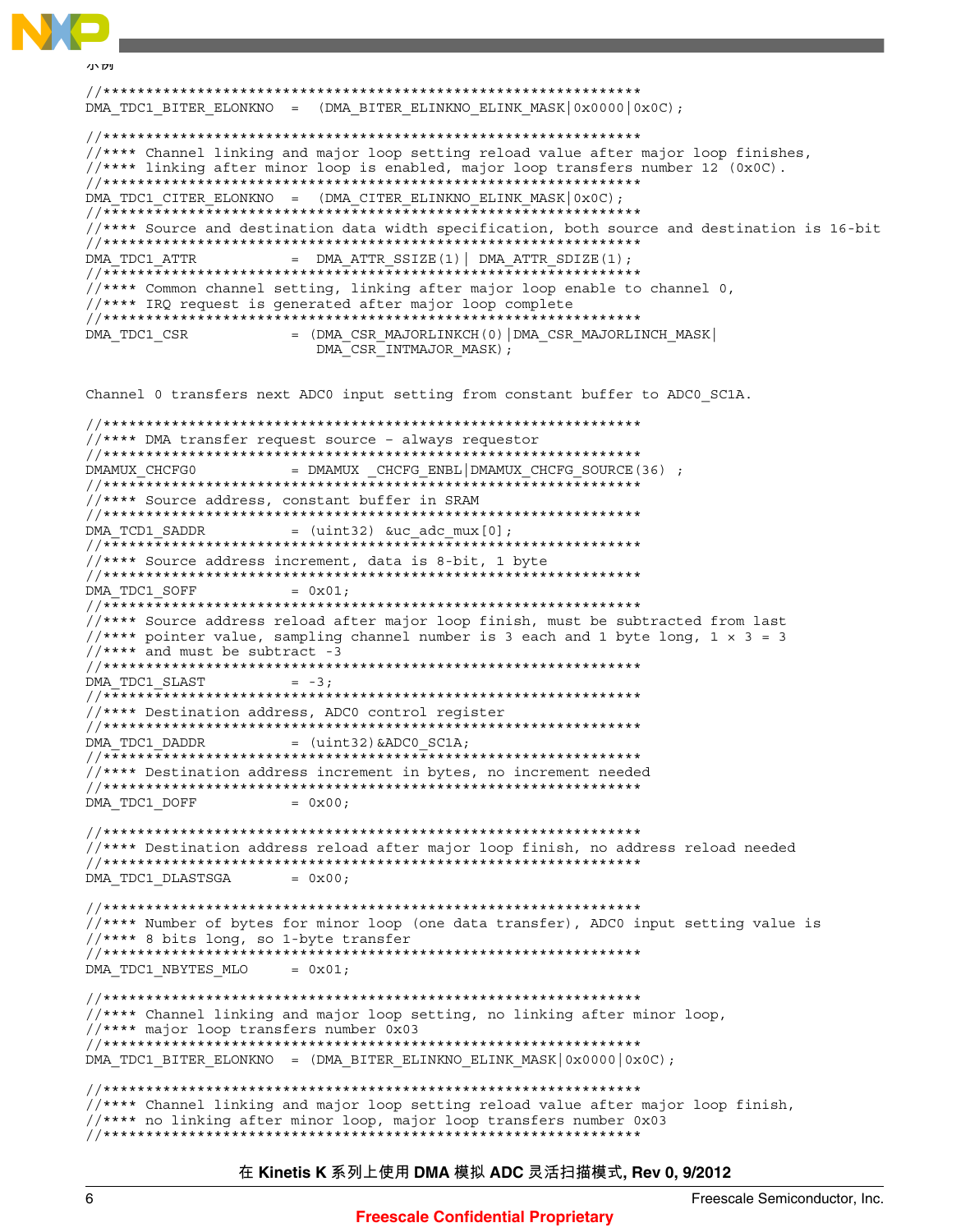

DMA\_TDC1\_CITER\_ELONKNO = (DMA\_CITER\_ELINKNO\_ELINK\_MASK|0x0C);

```
//**** Source and destination data width specification, both source and destination are 8-bit
DMA TDC1 ATTR
            = DMA ATTR SSIZE(1) | DMA ATTR SDIZE(1);
//**** Common channel setting, no linking after major loop, no IRQ request enable
```
DMA\_TDC1\_CSR  $= 0x00;$